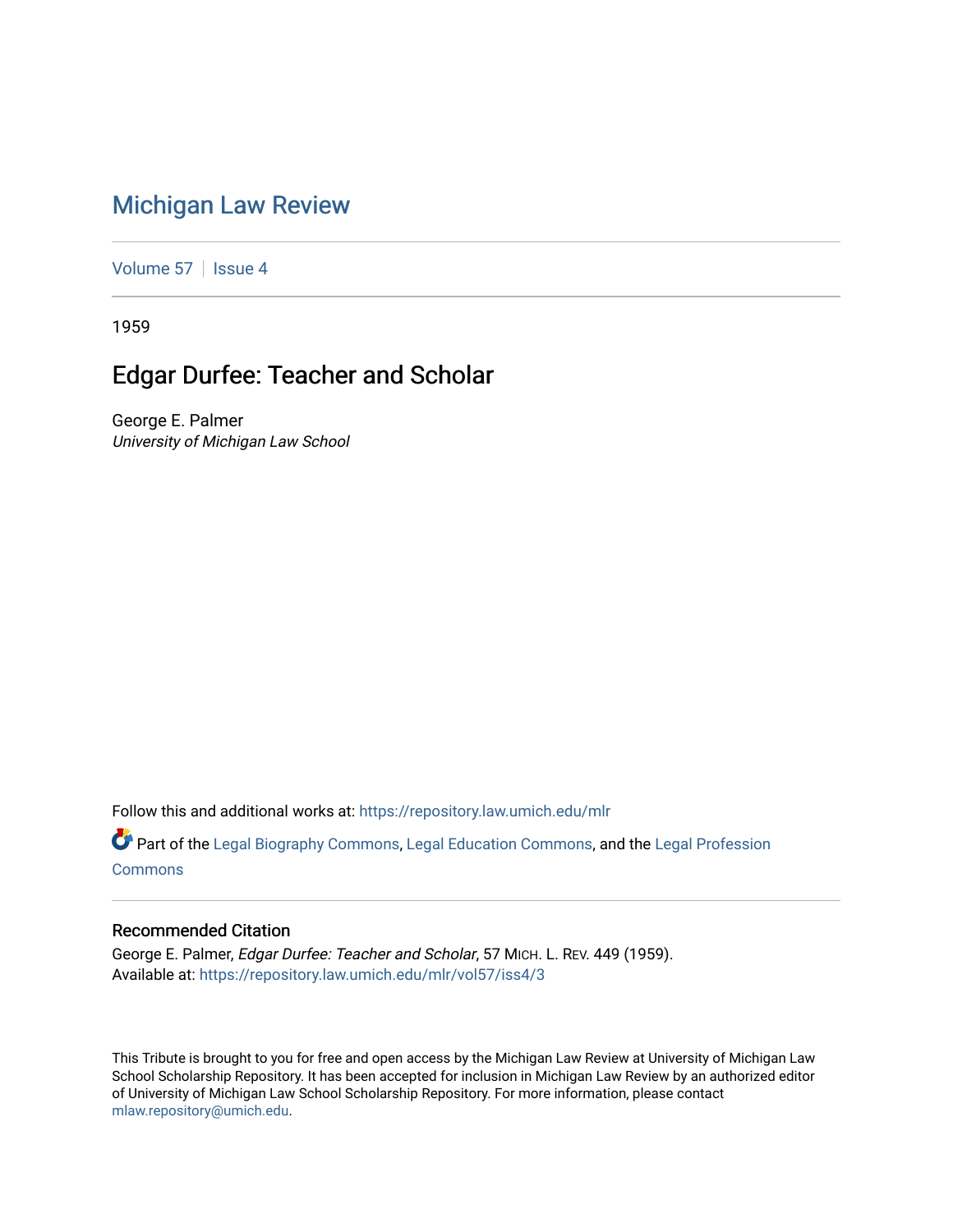### EDGAR DURFEE: TEACHER AND SCHOLAR

#### *George E. Palmer\**

E DGAR DURFEE was one of those rare teachers whose lives seem<br>to become an almost inseparable part of the life of an institution. When the separation comes the institution will never be quite the same again. As I try to write about him, recollections flood in and more than ever I realize the importance of his being, to me and to many others. Above all else perhaps, his presence helped to sustain one's belief in the worth and goodness of life. He had a receptiveness to life which never diminished; if anything it increased as time went on. He saw the shape of a tree as we walked home from the campus and talked about its habits of growth. He loved growing things and was surrounded by them in his gardens. But his consuming interest was in man and all his works and though this found many outlets the most important was in the study and teaching of law. Here there were no boundaries to his interest and few to his high competence. If a colleague, after wrestling with a problem, needed to stand back for a time from the complexities which were beginning to overwhelm him, in order to regain perspective or gain a new perspective, Edgar Durfee was usually the man to turn to. He could help to shape the problem and it seemed to matter little that it was outside his fields of special competence. A fact that stood out was his responsiveness to us, so that any progress made seemed to come largely from us. In short, he was a great teacher, if we had the wit to learn.

He joined the Michigan law faculty in 1911, after two years in law practice and one year of teaching at the University of Idaho Law School, and continued to teach at Michigan until his retirement from active teaching in 1951. His courses that first year included Mortgages and four years later he published a casebook on the subject. He began teaching Suretyship in 1919 and continued to teach both of these courses until, in the mid-thirties, he

<sup>•</sup> Professor of Law, University of Michigan.-Ed.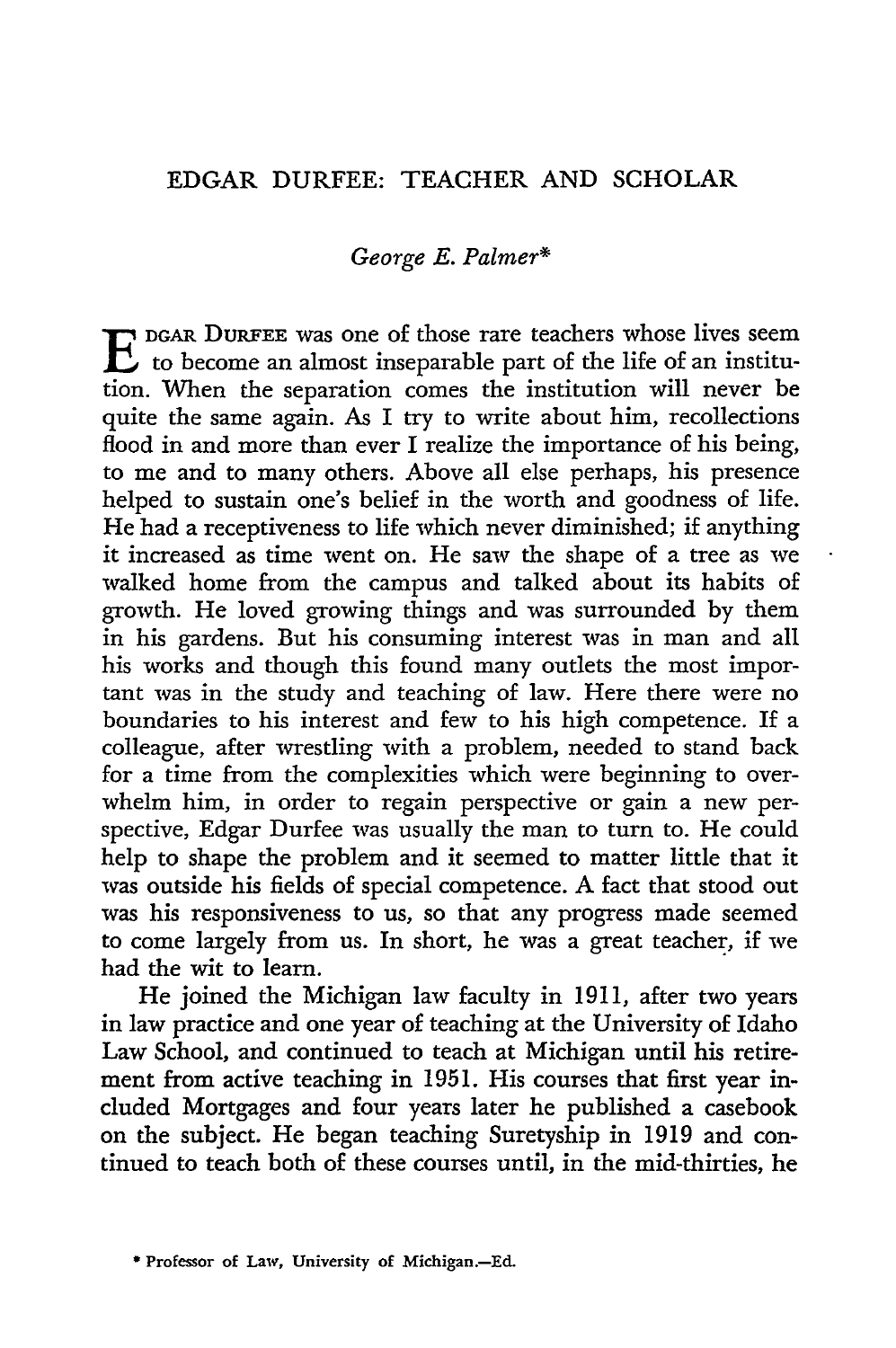combined the materials in a single course in Security. It was characteristic of his later years in teaching that he kept these materials in paper backs for seventeen years, with frequent revisions, before committing the work to the finality of the hardcover edition of his *Cases on Security* (1951, 1953). In 1933 he took over the course in Creditors' Rights and, though he taught from his own, frequently revised, materials for some sixteen years, they remained in paper backs.<sup>1</sup> Among other things he was a complex combination of an experimentalist and a perfectionist.

Edgar taught Quasi Contracts his first year at Michigan and for many years thereafter, but Equity did not become his course until 1919. It remained his course for the next thirty years. This must have been a happy marriage from the start. All law fascinated him but equity surely was his deepest love and brought out the best that was in him. Although he had a mind that could deal with the most technical problems of suretyship and find them interesting, he was best suited to the openness of equity. Law was many things to him, but above all it was an instrument of justice. One of his truly outstanding qualities was that, in addition to knowing the dangers in the use of general principles, he seemed always able to put this knowledge into practice. Most of us are aware of the dangers but there are few indeed who can escape the occasional running of a principle into the ground. Edgar was not misled by abstractions-he used them in the process of thought but never as a substitute for thought. Among the innumerable bits of wisdom to be found in his writings, I like especially his addendum to a proposal he once made for pruning law school courses: "This proposal can not be disposed of by saying that, followed to its logical conclusion, it leads to absurdity. It has no logical conclusion. It merely presents an opinion on a problem of diminishing returns, of proportion, of balance."<sup>2</sup>

His first casebook on Equity was published in 1928 in a hardcover edition but seven years later he turned to the use of a paperback revision and continued to use these later materials, several times revised, until his retirement. He was not a prolific writer but everything he wrote reflected legal scholarship of the first order. A number of his most important writings appear only in his casebooks and some of these, unfortunately, remained in

<sup>1</sup> In the later editions of this casebook, Professor Russell A. Smith was co-editor. 2 Durfee, "Broadening Legal Education," 81 Mica. L. IREv. 206 at. 212 (1932).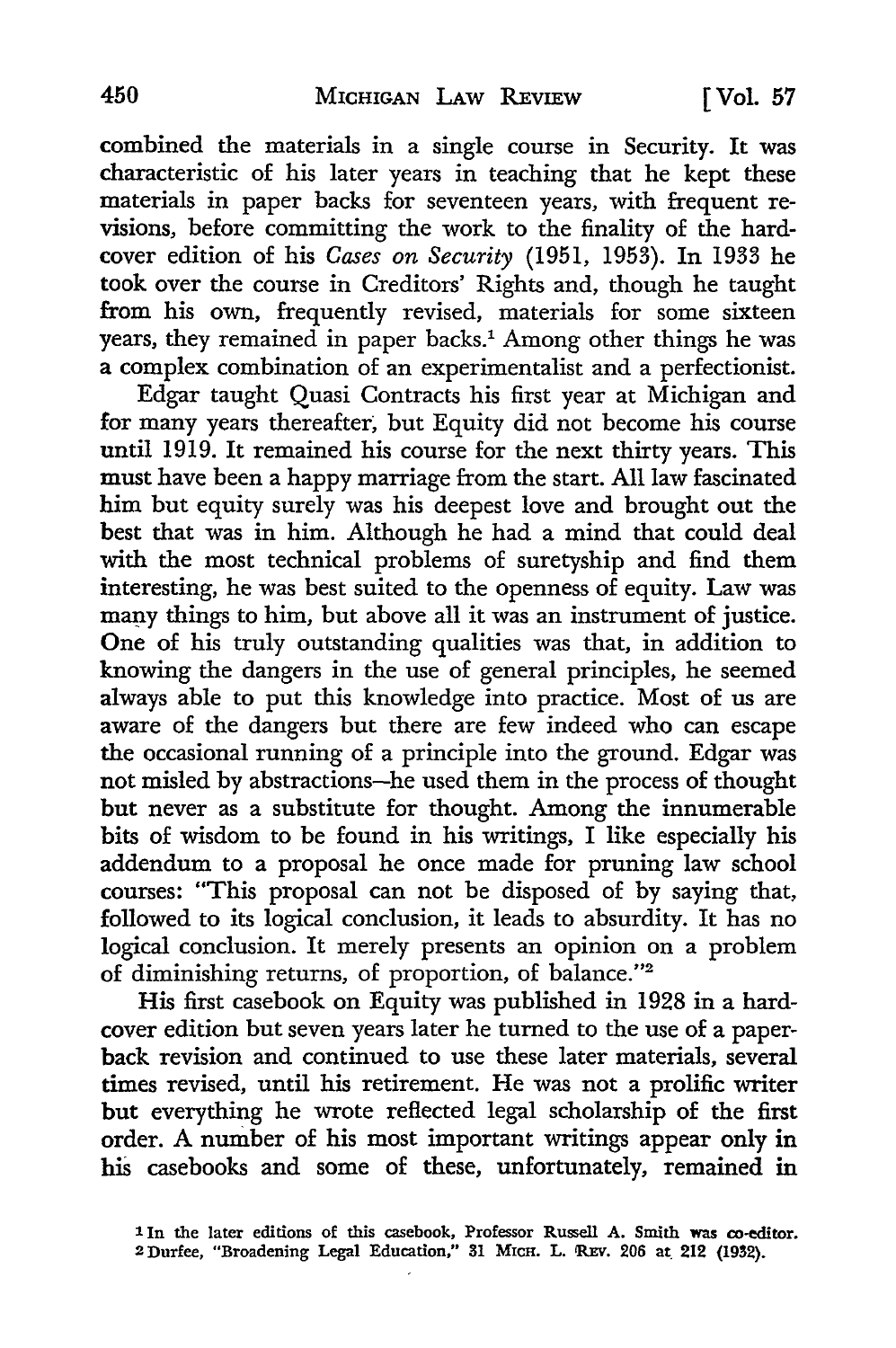mimeographed or lithographed form. This issue of the *Review*  contains two selections from these materials.

It is not an overstatement to say that Edgar Durfee was truly a master of two large areas of the law, Equity and that part of commercial law now usually taught under the titles "Creditors' Rights" and "Security." In addition, his knowledge and understanding of the whole range of the law was immense. He exemplified the truth that a teacher's mastery of one of the principal divisions of the law is likely to depend upon his understanding of law and legal processes over a much wider area.

As a teacher he expected a great deal of his students. **Class**  discussion was conducted on the assumption that the students had studied the cases, and had applied to that study the knowledge and skills which should by then have been at their command. For men who met him on this level the gains were immeasurable-he forced them to think to the limits of their capacities and in the process helped to enlarge those capacities. Year after year he left a mark on some students which no one else could duplicate. For students who were not willing to meet this kind of challenge, the experience doubtless was sometimes **un**settling. In the spring of 1958, in a talk to law alumni in New York City, Edgar himself gave a bit of testimony on student reactions in his early years. After expressing his high regard for Dean Bates he added: "And I'm deeply indebted to him because, when he became dean, he promptly brought me into his faculty, and I'm sure that I would have starved if I had stayed in practice. In other words, I took up teaching to make money. Not only did Harry give me a job. He stood between me and the howling mob of students who said 'Durfee must go.' "3 Exaggerated of course, but he still had a point to make; though it should be apparent that the quotation has been used for other reasons as well: qualities of the speaker show through which are easier to sense than to describe.

As students we were sometimes baffled by his persistent inquiry into causes and consequences, by his search for the right question in preference to the right answer, by the tentativeness of many of his conclusions, and by the broad sweep of many of his ideas. In the end, however, I think he reached most students

<sup>&</sup>lt;sup>3</sup>This is taken from his rough notes for the talk, which he turned over to George Spater. I am indebted to Mr. Spater for a copy of the notes.